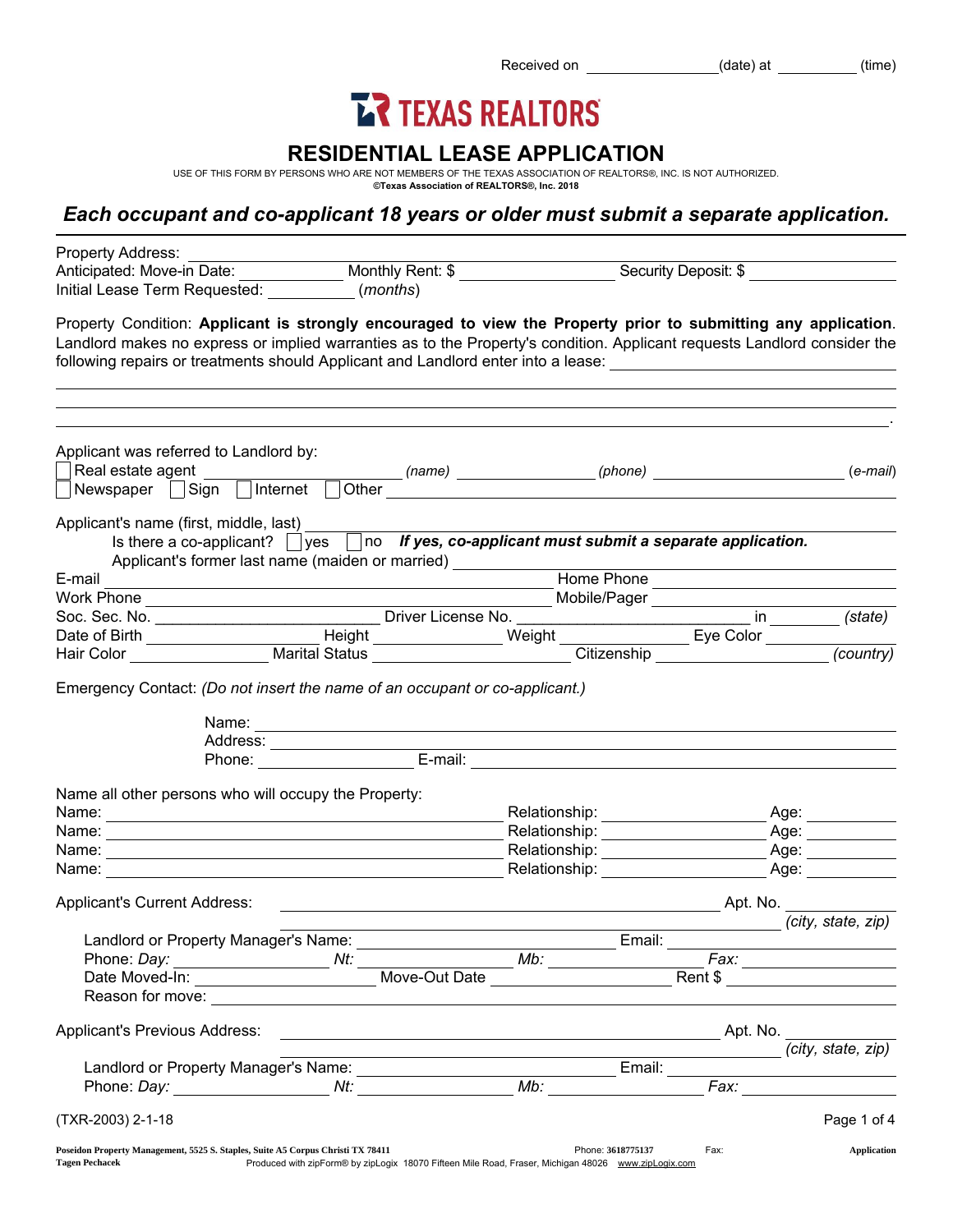| Residential Lease Application concerning |                                                                                                                                                                                                                                                                                                                                                                                                                                                                                                                                                                                                                                                                                                                                                                                                                                                                                                                                                                        |       |                                                                                                                  |                                                                                                                                                                           |
|------------------------------------------|------------------------------------------------------------------------------------------------------------------------------------------------------------------------------------------------------------------------------------------------------------------------------------------------------------------------------------------------------------------------------------------------------------------------------------------------------------------------------------------------------------------------------------------------------------------------------------------------------------------------------------------------------------------------------------------------------------------------------------------------------------------------------------------------------------------------------------------------------------------------------------------------------------------------------------------------------------------------|-------|------------------------------------------------------------------------------------------------------------------|---------------------------------------------------------------------------------------------------------------------------------------------------------------------------|
|                                          |                                                                                                                                                                                                                                                                                                                                                                                                                                                                                                                                                                                                                                                                                                                                                                                                                                                                                                                                                                        |       |                                                                                                                  |                                                                                                                                                                           |
|                                          |                                                                                                                                                                                                                                                                                                                                                                                                                                                                                                                                                                                                                                                                                                                                                                                                                                                                                                                                                                        |       |                                                                                                                  |                                                                                                                                                                           |
|                                          |                                                                                                                                                                                                                                                                                                                                                                                                                                                                                                                                                                                                                                                                                                                                                                                                                                                                                                                                                                        |       |                                                                                                                  |                                                                                                                                                                           |
|                                          |                                                                                                                                                                                                                                                                                                                                                                                                                                                                                                                                                                                                                                                                                                                                                                                                                                                                                                                                                                        |       |                                                                                                                  | (street, city, state, zip)                                                                                                                                                |
|                                          |                                                                                                                                                                                                                                                                                                                                                                                                                                                                                                                                                                                                                                                                                                                                                                                                                                                                                                                                                                        |       |                                                                                                                  |                                                                                                                                                                           |
|                                          |                                                                                                                                                                                                                                                                                                                                                                                                                                                                                                                                                                                                                                                                                                                                                                                                                                                                                                                                                                        |       |                                                                                                                  |                                                                                                                                                                           |
|                                          | E-mail: Start Date: Cross Monthly Income: \$                                                                                                                                                                                                                                                                                                                                                                                                                                                                                                                                                                                                                                                                                                                                                                                                                                                                                                                           |       |                                                                                                                  |                                                                                                                                                                           |
|                                          | Note: If Applicant is self-employed, Landlord may require one or more previous year's tax return attested by a CPA,<br>attorney, or other tax professional.                                                                                                                                                                                                                                                                                                                                                                                                                                                                                                                                                                                                                                                                                                                                                                                                            |       |                                                                                                                  |                                                                                                                                                                           |
|                                          |                                                                                                                                                                                                                                                                                                                                                                                                                                                                                                                                                                                                                                                                                                                                                                                                                                                                                                                                                                        |       |                                                                                                                  |                                                                                                                                                                           |
|                                          |                                                                                                                                                                                                                                                                                                                                                                                                                                                                                                                                                                                                                                                                                                                                                                                                                                                                                                                                                                        |       |                                                                                                                  | (street, city, state, zip)                                                                                                                                                |
|                                          |                                                                                                                                                                                                                                                                                                                                                                                                                                                                                                                                                                                                                                                                                                                                                                                                                                                                                                                                                                        |       |                                                                                                                  |                                                                                                                                                                           |
|                                          |                                                                                                                                                                                                                                                                                                                                                                                                                                                                                                                                                                                                                                                                                                                                                                                                                                                                                                                                                                        |       |                                                                                                                  |                                                                                                                                                                           |
|                                          |                                                                                                                                                                                                                                                                                                                                                                                                                                                                                                                                                                                                                                                                                                                                                                                                                                                                                                                                                                        |       |                                                                                                                  |                                                                                                                                                                           |
|                                          |                                                                                                                                                                                                                                                                                                                                                                                                                                                                                                                                                                                                                                                                                                                                                                                                                                                                                                                                                                        |       |                                                                                                                  |                                                                                                                                                                           |
|                                          | List all vehicles to be parked on the Property:                                                                                                                                                                                                                                                                                                                                                                                                                                                                                                                                                                                                                                                                                                                                                                                                                                                                                                                        |       |                                                                                                                  |                                                                                                                                                                           |
| <b>Type</b>                              | Year<br>Make                                                                                                                                                                                                                                                                                                                                                                                                                                                                                                                                                                                                                                                                                                                                                                                                                                                                                                                                                           | Model | License Plate No./State                                                                                          | Mo.Pymnt.                                                                                                                                                                 |
|                                          |                                                                                                                                                                                                                                                                                                                                                                                                                                                                                                                                                                                                                                                                                                                                                                                                                                                                                                                                                                        |       |                                                                                                                  |                                                                                                                                                                           |
| <u>Type &amp; Breed</u>                  | If yes, list all pets to be kept on the Property:<br><b>Name</b><br>Color Weight Age in Yrs. Gender                                                                                                                                                                                                                                                                                                                                                                                                                                                                                                                                                                                                                                                                                                                                                                                                                                                                    |       | Neutered?<br>Declawed?<br>Y.<br> N <br>Y N<br>Y.<br>$Y\Box N$<br> N <br>Y<br>$Y \Box N$<br>N<br>Y<br>N<br>N<br>Y | <b>Rabies</b><br>Shots Current? Bite History?<br>$Y$ $ N$<br>$Y$ $ N$<br>$Y \Box N$<br>$Y \Box N$<br>$Y \cap N$<br>Y<br>N<br>$\overline{\phantom{0}}$<br>Y<br>N<br>Y<br>N |
| <u>Yes</u><br><u>No</u>                  | Will any waterbeds or water-filled furniture be on the Property?<br>Does anyone who will occupy the Property smoke?<br>Will Applicant maintain renter's insurance?<br>Is Applicant or Applicant's spouse, even if separated, in military?<br>If yes, is the military person serving under orders limiting the military person's stay to one<br>year or less?<br>Has Applicant ever:<br>been evicted?<br>been asked to move out by a landlord?<br>breached a lease or rental agreement?<br>filed for bankruptcy?<br>lost property in a foreclosure?<br>had any credit problems, including any outstanding debt (e.g., student loans or medical bills),<br>slow-pays or delinquencies?<br>been convicted of a crime? If yes, provide the location, year, and type of conviction below.<br>Is any occupant a registered sex offender? If yes, provide the location, year, and type of<br>conviction below.<br>Is there additional information Applicant wants considered? |       |                                                                                                                  |                                                                                                                                                                           |
| (TXR-2003) 2-1-18                        |                                                                                                                                                                                                                                                                                                                                                                                                                                                                                                                                                                                                                                                                                                                                                                                                                                                                                                                                                                        |       |                                                                                                                  | Page 2 of 4                                                                                                                                                               |
|                                          | Produced with zipForm® by zipLogix 18070 Fifteen Mile Road, Fraser, Michigan 48026 www.zipLogix.com                                                                                                                                                                                                                                                                                                                                                                                                                                                                                                                                                                                                                                                                                                                                                                                                                                                                    |       |                                                                                                                  | <b>Application</b>                                                                                                                                                        |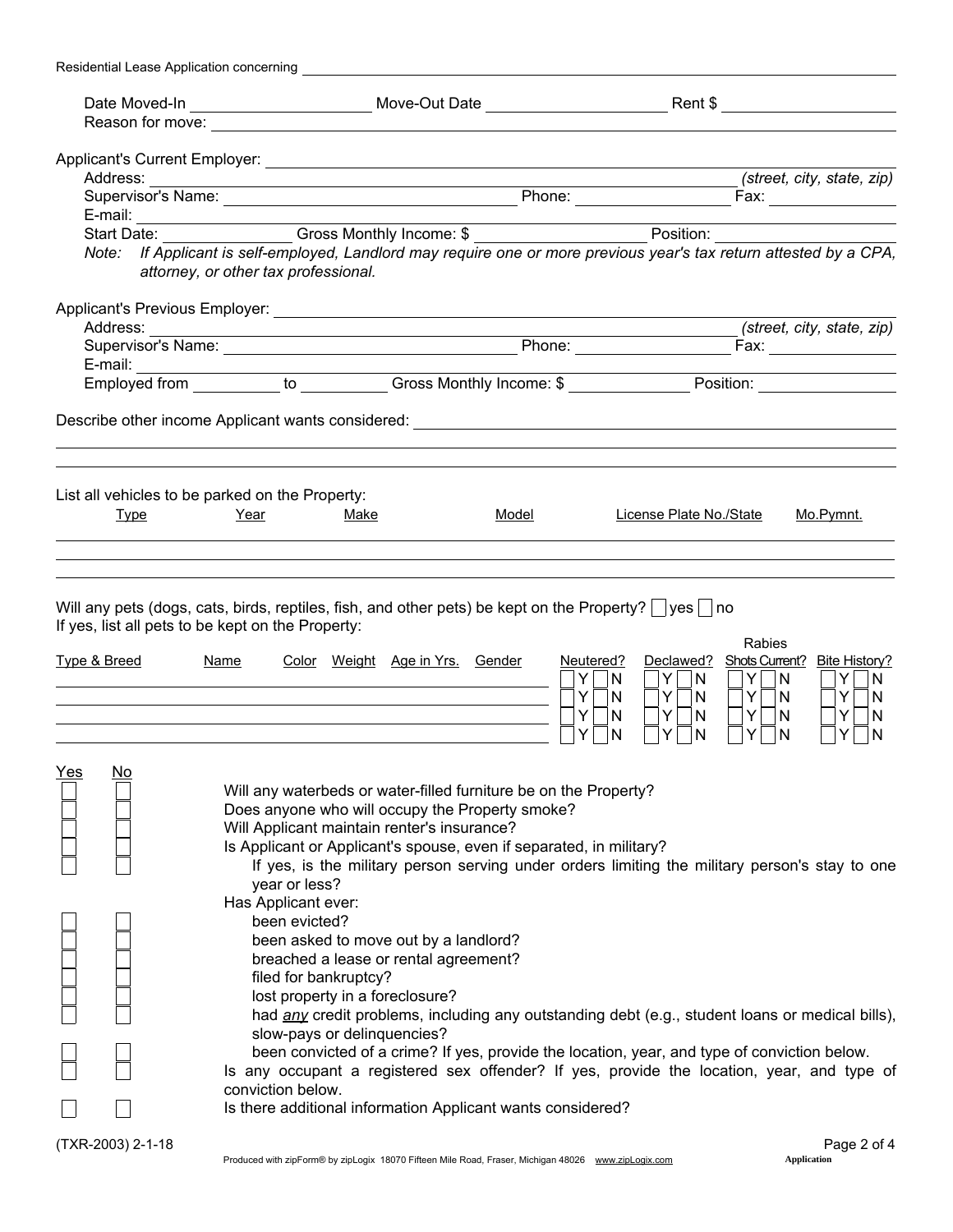| Residential Lease Application concerning |  |  |  |  |
|------------------------------------------|--|--|--|--|
|------------------------------------------|--|--|--|--|

Additional comments:

Authorization: Applicant authorizes Landlord and Landlord's agent, at any time before, during, or after any tenancy, to:

- (1) obtain a copy of Applicant's credit report;
- (2) obtain a criminal background check related to Applicant and any occupant; and
- (3) verify any rental or employment history or verify any other information related to this application with persons knowledgeable of such information.

Notice of Landlord's Right to Continue to Show the Property: Unless Landlord and Applicant enter into a separate written agreement otherwise, the Property remains on the market until a lease is signed by all parties and Landlord may continue to show the Property to other prospective tenants and accept another offer.

Privacy Policy: Landlord's agent or property manager maintains a privacy policy that is available upon request.

Fees: Applicant submits a non-refundable fee of \$ 30.00 (entity or individual) for processing and reviewing this application. Applicant submits will not submit an application deposit of \$ to be applied to the security deposit upon execution of a lease or returned to Applicant if a lease is not executed. **30.00 Poseidon Property Management**

#### Acknowledgement & Representation:

- (1) Signing this application indicates that Applicant has had the opportunity to review Landlord's tenant selection criteria, which is available upon request. The tenant selection criteria may include factors such as criminal history, credit history, current income and rental history.
- (2) Applicant understands that providing inaccurate or incomplete information is grounds for rejection of this application and forfeiture of any application fee and may be grounds to declare Applicant in breach of any lease the Applicant may sign.
- (3) Applicant represents that the statements in this application are true and complete.

| <b>Applicant's Signature</b>                      | Date                |                                                                                         |  |
|---------------------------------------------------|---------------------|-----------------------------------------------------------------------------------------|--|
|                                                   | For Landlord's Use: |                                                                                         |  |
| On                                                |                     | (name/initials) notified                                                                |  |
| Applicant                                         | by                  | $\nabla$ phone $\Box$ mail $\Box$ e-mail $\Box$ fax $\Box$ in person that Applicant was |  |
| not approved. Reason for disapproval:<br>approved |                     |                                                                                         |  |

.